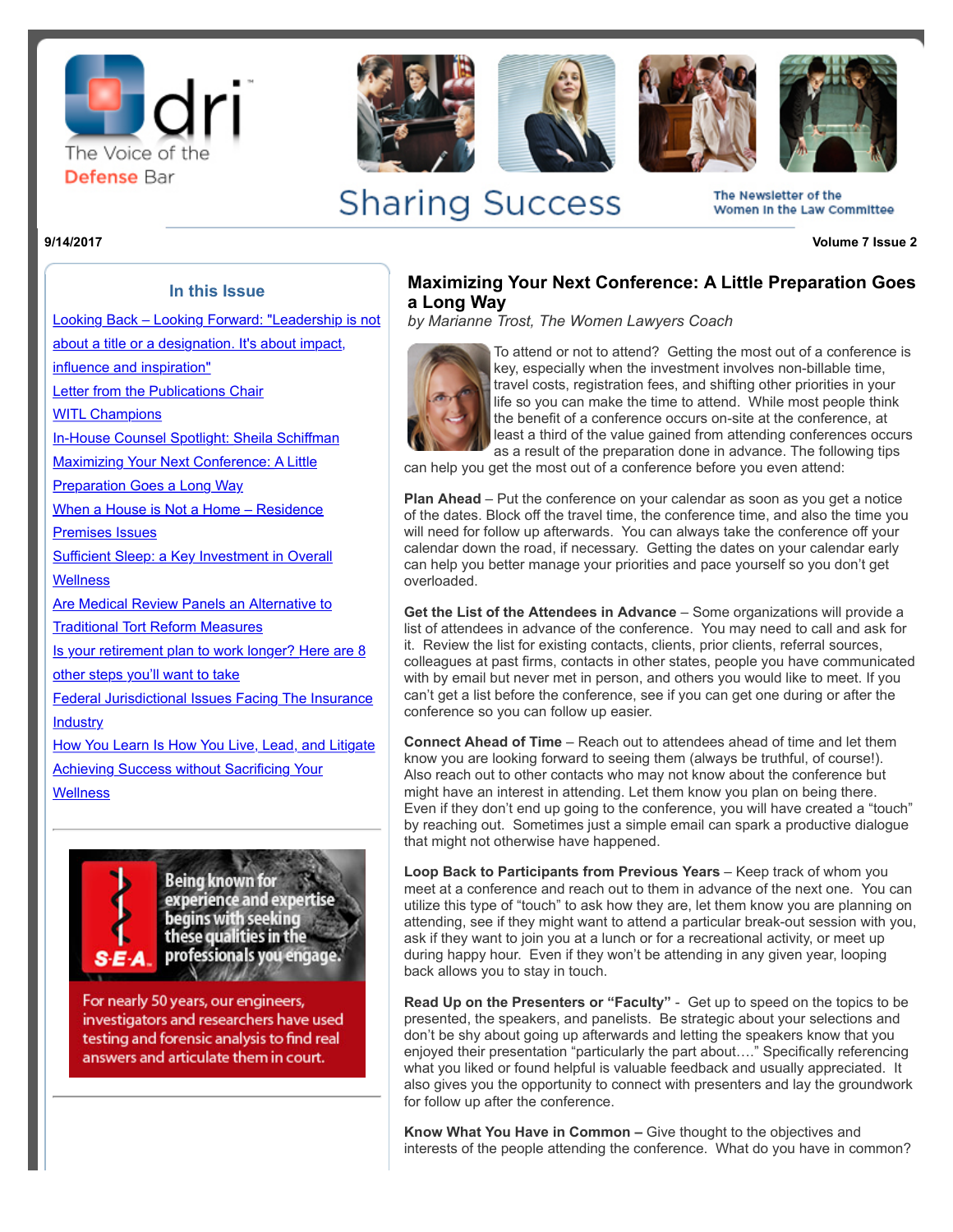### Join a Committee

#### **Committee Leadership**



**Committee Chair** Heidi B. Friedman Thompson Hine [heidi.friedman@thompsonhine.com](mailto:heidi.friedman@thompsonhine.com)

**Vice Chair** Diane Fleming Averell Porzio Bromberg & Newman PC [dfaverell@pbnlaw.com](mailto:dfaverell@pbnlaw.com)



**Publications Chair** Anne Swoboda Cruz Tucker Ellis LLP [anne.cruz@tuckerellis.com](mailto:anne.cruz@tuckerellis.com)

[Click to view entire Leadership](http://dri.org/Committee/Leadership?code=0450)

## **Upcoming Seminar**







### Looking for that perfect fit?

Introducing DRI's new, interactive, online job board, the DRI Career Center for employers and job seekers.

Go to the **DRI Career** Center now.

What will people be talking about? Brush up on that. A little bit of preparation goes a long way when meeting new people, especially when there are multiple networking events. The more you know about the interests of the people attending, the easier it will be to get beyond talk about the weather and the food.

**Set Goals –** Identify ahead of time what you want to accomplish at the conference. Do you want to network with referral sources in other states, meet a few GCs, reconnect with a past client, introduce yourself to the conference leaders and let them know of your interest in serving on a committee? When you have goals in mind, you minimize the risk of doing random acts of business development.

**Think Through Your Accomplishments** – Skilled networkers spend a little time in advance of attending events thinking about the cases and matters on which they have worked that may be of interest to the people they will meet at the conference. Think through your role and your accomplishments so that when someone asks you what type of work you do, you can give an example, e.g. "I am an intellectual property attorney that helps clients protect their patents. For example, I recently litigated a case for a large international company whose animation technology had been used without permission when developing a new phone app." People remember stories, examples, facts and figures. Make yours memorable. Preparing examples ahead of time (while always being careful not to disclose client privileged information), makes it easier to slip them into a conversation in a natural way.

**Pick Your Activities Strategically** – Align your goals with your activities. Where are the people you would like to meet going to be congregating? Which breakout sessions make sense for your professional goals? What extra-curricular activities will you enjoy while both making new contacts and re-energizing yourself? Giving even a little advanced thought to how you would like to best utilize your time will help you maximize each activity.

Preparing ahead of time for a conference is a great example of how working smarter, not harder, can pay off. Doing some of the tips above will help you get more value out of the time and money you invest in conferences. Remember, though, that it doesn't stop with the preparation. A third of the value of conferences stems from engaging fully while you are present and another third is dependent on the follow up after you leave the conference. We will cover those tips in a subsequent article.

*Marianne Trost is the Women Lawyers Coach. She is a nationally recognized trainer and international author, speaker, and coach. Marianne's mission is to provide women lawyers with practical tips, guidance, inspiration and support to grow their own books of business, create self-determination in their careers, and manage their advancement strategically. [www.thewomenlawyerscoach.com](http://www.thewomenlawyerscoach.com/)*

**[Back](http://portal.criticalimpact.com/newsletter/newslettershow5.cfm?id=15891)**